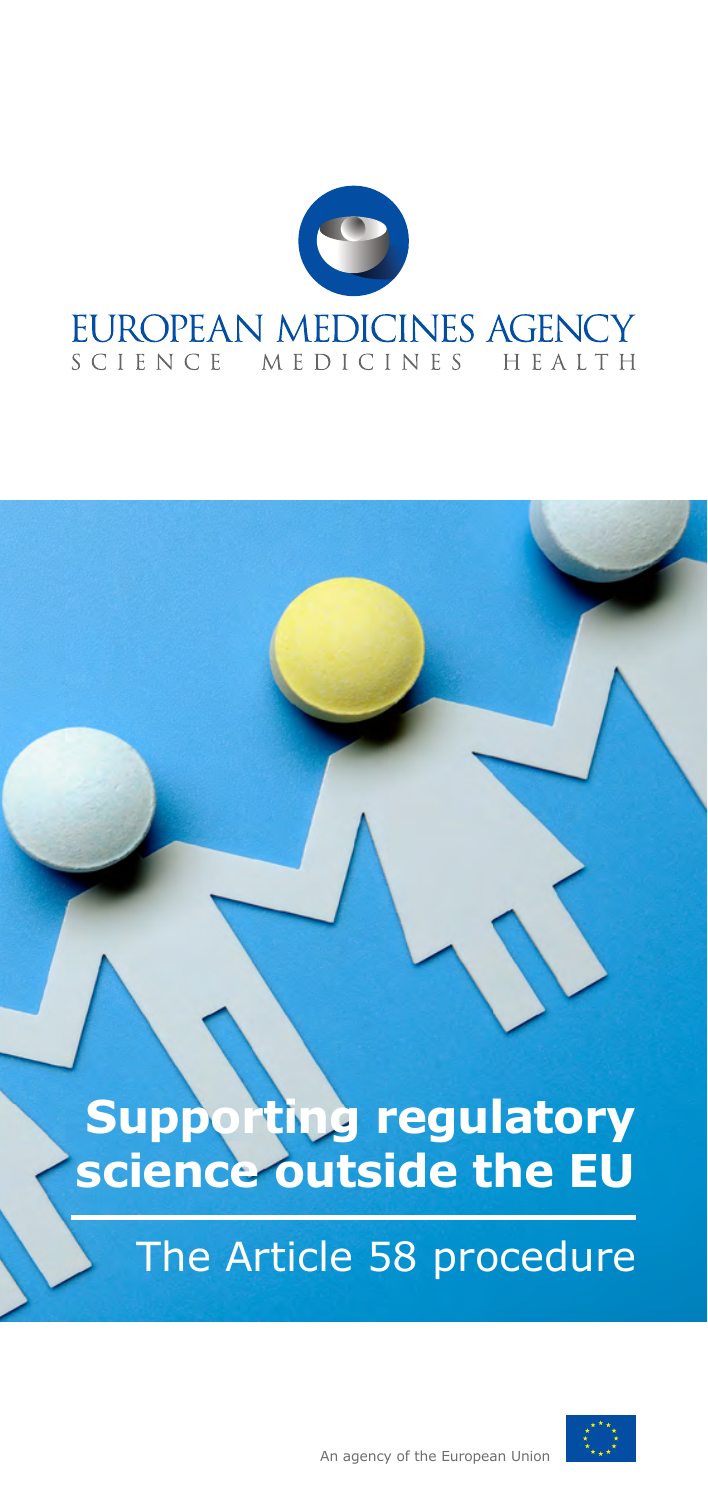## **What is the "Article 58" procedure?**

• EMA, through its scientific committees, can carry out scientific assessments and give opinions, in co-operation with the WHO, on medicines for human use that are intended exclusively for use outside the EU. When assessing these medicines, the same rigorous standards as for medicines intended for patients in the EU applies.

• This procedure allows access to essential medicines for countries with limited regulatory capacity for assessing new medicinal products for their markets.

• Medicines eligible for this procedure, which is derived from Article 58 of the Agency's founding regulation, are used to prevent or treat diseases of major public health interest. This includes vaccines used in the WHO Expanded Programme on Immunization, or for protection against a public health priority disease, as well as medicines for WHO target diseases such as HIV/AIDS, malaria, or tuberculosis.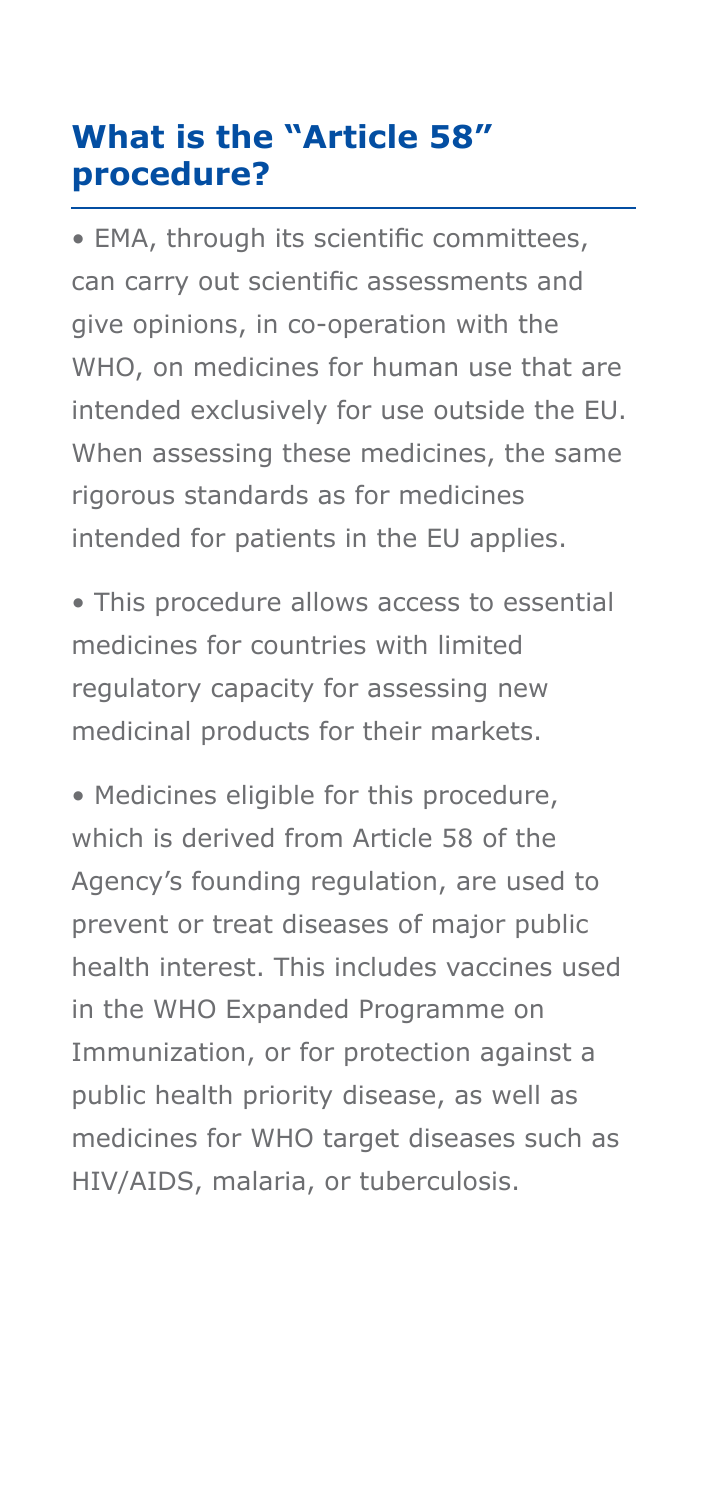## **Support for capacity building in low-andmiddle-income countries (LMICs) through the "Article 58 procedure1"**

- Responds to the need to protect public health and to give scientific assistance to non-EU member countries in the context of cooperation with WHO;
- Allows rapid access to important new medicinal products targeting diseases such as HIV/AIDS, malaria, tuberculosis;
- Involves non-EU regulators in specific scientific discussions;
- Provides supports for relevant WHO projects through the European regulatory network;
- Pool of scientific expertise available through EMA's scientific committees and expert network;
- Helps to understand the challenges of developing products for diseases primarily of low-and-middle-income countries.

## **Which products are eligible?**

Includes but is not limited to:

- Vaccines that are or could be used in the WHO Expanded Program on Immunization (EPI);
- Vaccines for protection against a WHO public health priority diseases;
- Vaccines that are part of a WHO-managed stockpile for emergency response;
- Medicinal products for WHO target diseases such as HIV/AIDS, malaria and tuberculosis.

<sup>&</sup>lt;sup>1</sup> Article 58 of Regulation (EC) No. 726/2004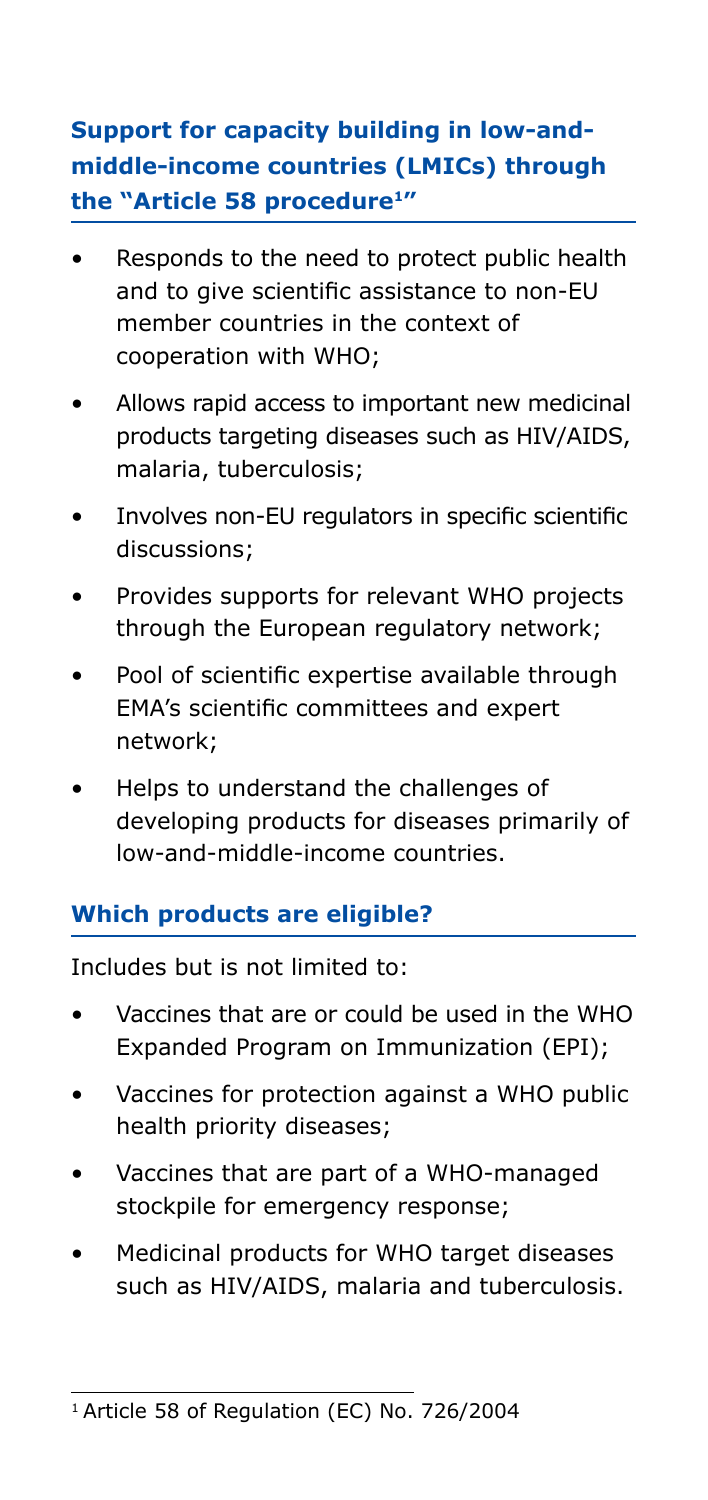#### **CHMP Article 58 scientific opinion process**



\*NRA: National Regulatory Authority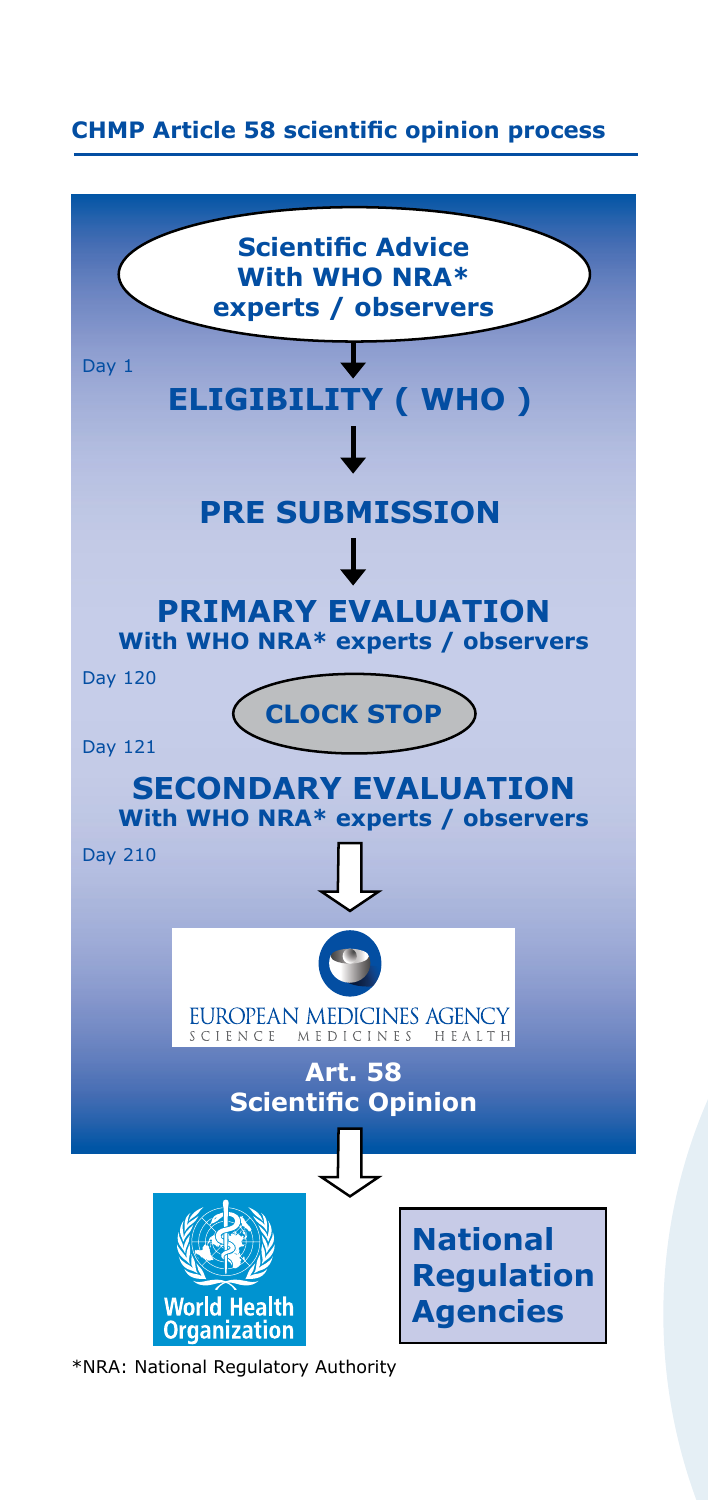## **What is the difference between an Article 58 and a centralised assessment?**

The same rigorous assessment process applies within the CHMP. However because the product is targeted for a non-EU population, the risks and benefits in that population will be assessed.

The possibility to involve experts and observers appointed by WHO or by a national regulatory authority with knowledge and experience of the endemic disease and/or local regulatory environment means that the assessment can be better targeted to the real needs of the patient populations.

The outcome of the Article 58 procedure is a scientific opinion that can be used by local regulators.

#### **Outcomes to date**

## Medicines to treat HIV **(Alluvia, Lamivudine ViiV Lamivudine / Zidovudine ViiV);**

combined Vaccines to combat diseases such as diphtheria, tetanus, pertussis, hepatitis B, poliomyelitis and Haemophilus influenzae type b **(Hexaxim, Tritranix HB)**; Post-Partum Haemorrhage **(Hemoprostol)**, Malaria **(Pyramax)** have all received positive opinions and most are now available in disease endemic countries.

A number of other exciting medicines for diseases that are often neglected are in the Article 58 pipeline.